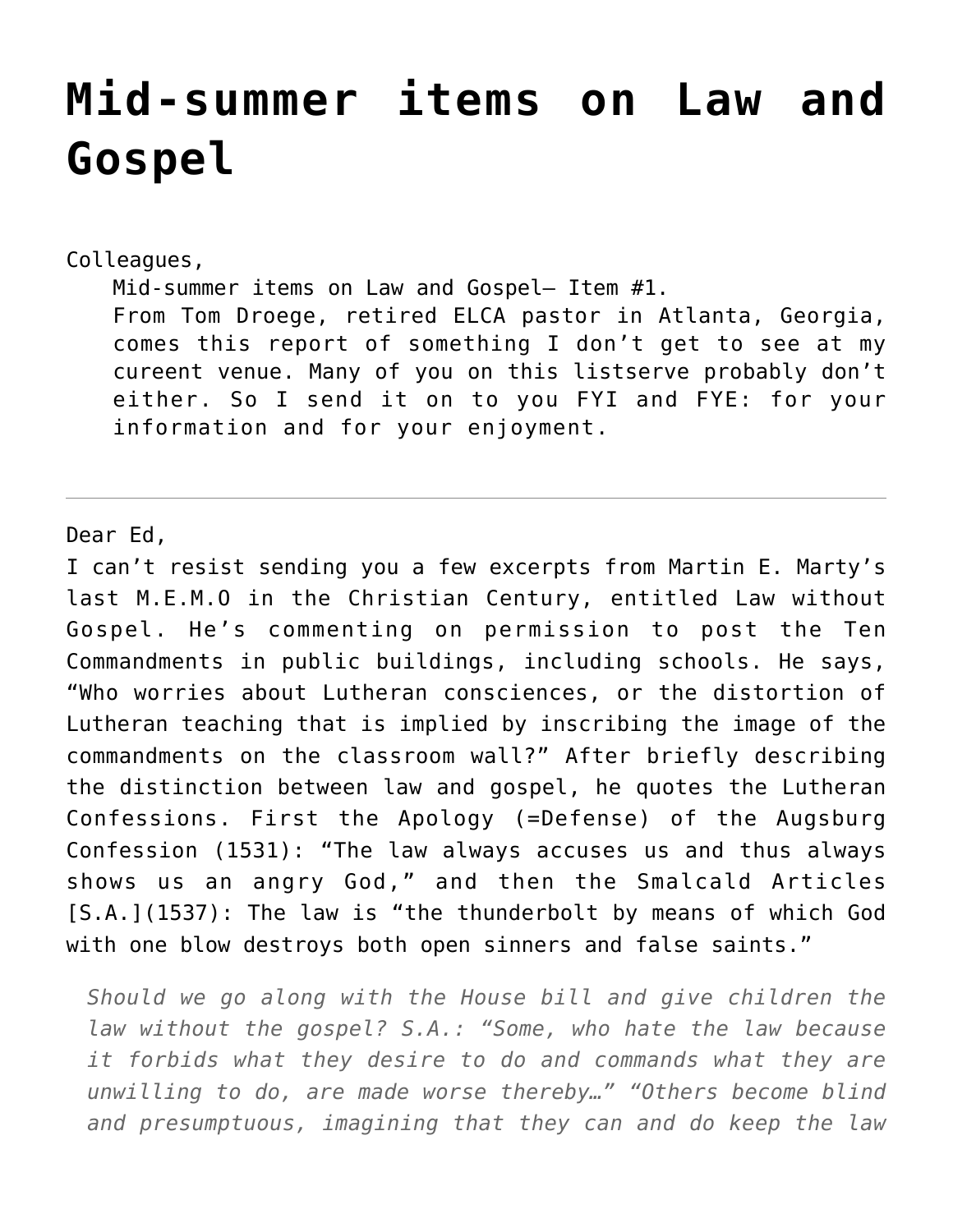*by their own powers…Hypocrites and false saints are produced in this way." and "Where the law exercises its office alone, without the addition of the Gospel, there is only death and hell…"Marty's comment: "By posting the Ten Commandments without also posting the gospel of Jesus Christ, the government is . . . accusing children, showing them an angry God, a destroyer, and, if they have normal desires but no gospel, they will be made worse, blind, presumtuous, hypocritical, false, accused, bound for death and hell. Of course, we Lutherans may be wrong about law and gospel. But we do, or should, or did have rights of conscience to persist in our error."*

Just wanted you to know that Lutheran theology is alive and well in the states, whatever its fate may be in Bali.

Tom Droege

## **Item #2**

Last Saturday here in Bali Marie and I had our weekly Bali cultural exposure event–a cremation. This is one of the "musts" for tourists. [Which we protest NOT to be, since we're "working" here and are staying a whole three months.] And there were lots of "them" there. But the deceased's friends and relatives (not mourners, since a cremation is a happy occasion) far outnumbered us gawkers and camera buffs. Each little clutch of us onlookers, under the interpretative care of the hustler who had recruited us, learned as much about what we witnessed as the guide was able to put into English. Ours had considerable difficulty.

It was a four-hour sequence, 11 a.m. to 3 p.m. Starting at the home where grandma had died, with several gamelan orchestras playing in different parts of the family compound, the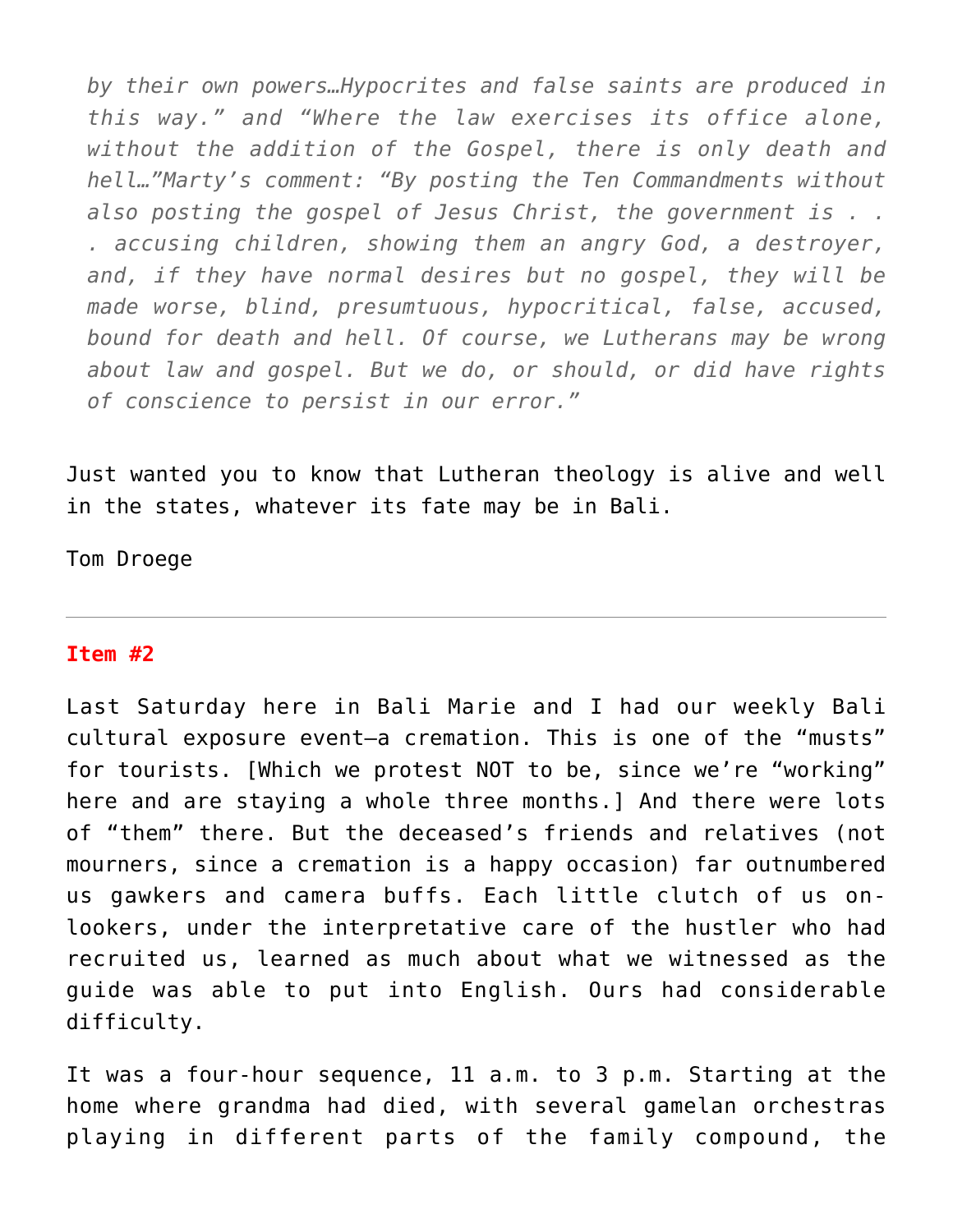procession eventually formed. The food offerings surrounding the casket in the family sanctuary were then hoisted onto the heads of dozens of women. Grandma too was brought from her place out into the street and elevated into the top story of a 20-foot funeral pagoda, black-clad men doing the work and two of them finally climbing to the top to stand alongside the corpse. The whole pagoda itself was already lashed to a 20×20 bamboo timbered platform. When the body was secured at the top and the two sentinals in place up there, the entire structure was hoisted onto the shoulders of 40 (?) men and the journey began. Leading the procession were a gamelan orchestra, then the offering-bearers, then two obviously special women in sedan chairs on the shoulders of men ("doctors of death," is what we thought our guide called them), then another contingent of women shaded by a long white runner attached to grandma at the pagoda top, then the pagoda (men at either side with long poles to elevate powerlines that would have snarled the pagoda), then the friends and villagers, hundreds of them, then us outsiders. We must have walked a mile or more down a main street before entering the cemetery where the last rites took place. There was elaborate ritual before ignition, as well as during the long time of the LP-gas assisted flames. During all this several gamelan orchestras played again and a twelve-man dance group mimed grandma's final conflict, we were told, to get her soul free from that cindering body and on to its future.

With our guide's help we understood this teensy bit–and that brings us back (you thought I'd forgotten) to law and gospel. Two pillars for what we witnessed were immortality of the soul and immutability of karma, the law of just deserts: you will receive the next time around the kind of body you deserve from the round you've just finished.

If the soul is immortal, then one component of human existence is immune to the Law of God. One segment of me escapes God's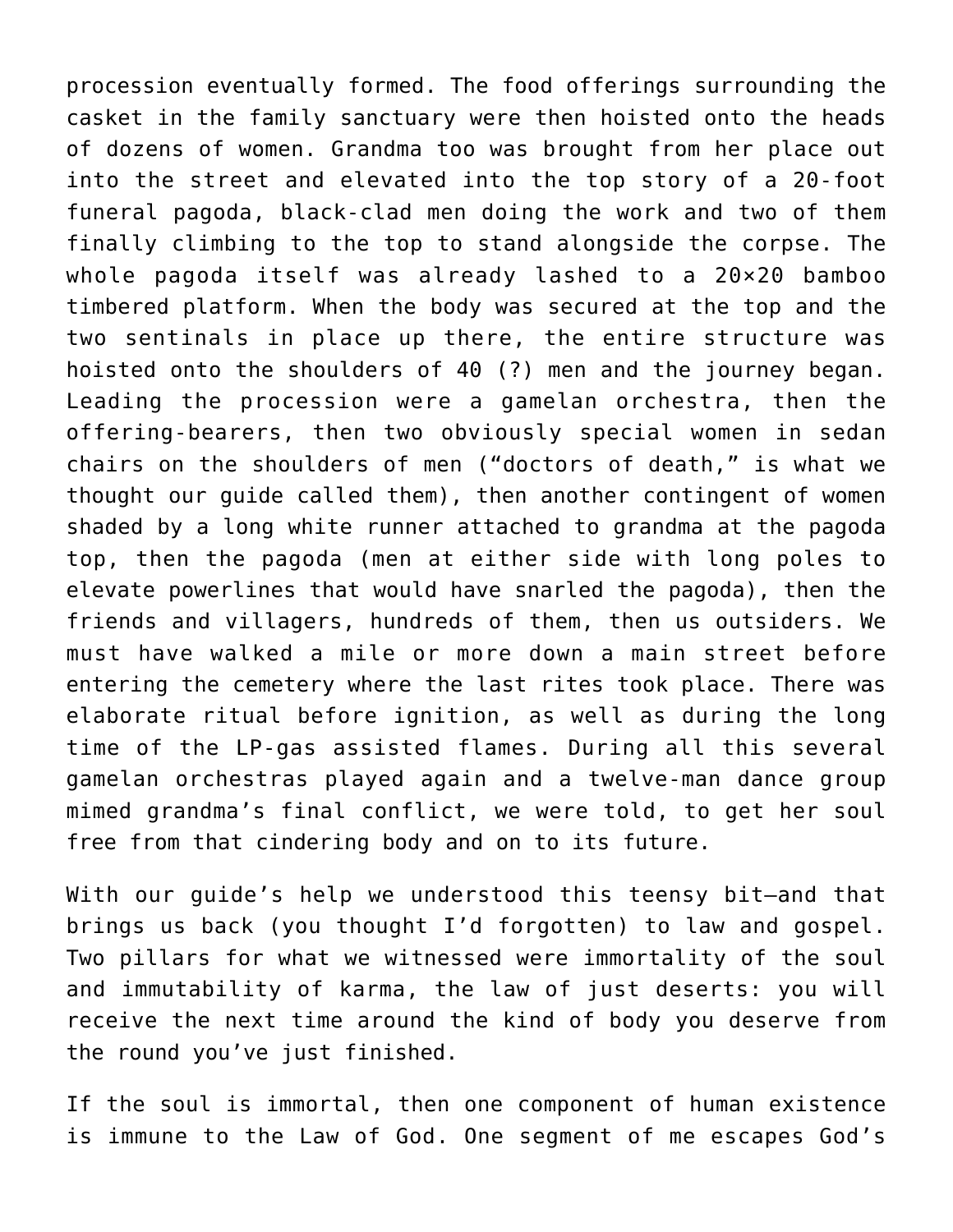critical evaluation. But, says Biblical theology, souls are just as creaturely as bodies are, and therefore always under the creator's evaluation. So this Christian theology of God's Law is contrary to, yes, even a critique of, the ideology of the soul's immortality. Granted, such immortality has always had its promoters in the church's history. Yet its roots in the western world are in Greece and not in Biblical theology. It might even be that Plato got it from folks further east here in Asia.

As Biblical Law contradicts the soul's immortality, so God's Gospel contradicts (literally: "says no to") karma's immutability. The law's cycle of recompense is breakable — but only in one way that makes a real difference. Christ, so we claim in the Christian gospel, is the end of the law. Its cycle is broken "for righteousness for those who trust Christ."

So Law/Gospel theology, the theology of the cross, says no to both of these pillars of the liturgy we witnessed last Saturday. In limping fashion we tried to speak to that theme when our Hindu guide asked us about our Christian religion on the topic of death. But what got through to him we don't know.

A couple days later I picked up this topic with Ketut Arka, a Balinese pastor who has become our friend. He granted the accuracy of these Christian alternatives to those two pillars, but it was not clear to me whether he thought this theology had value for Christian conversation with Hindus, nor whether he himself used such theology in his own pastoral work. Ketut is the one who earlier had told us that half of Balinese Christians had left Hinduism because of their encounter with Christ's power, his power to heal and to protect them from the everpresent powers of evil.

At root the power of evil is the power of death, and death has dread even for immortality-believers. Some of what we saw at the